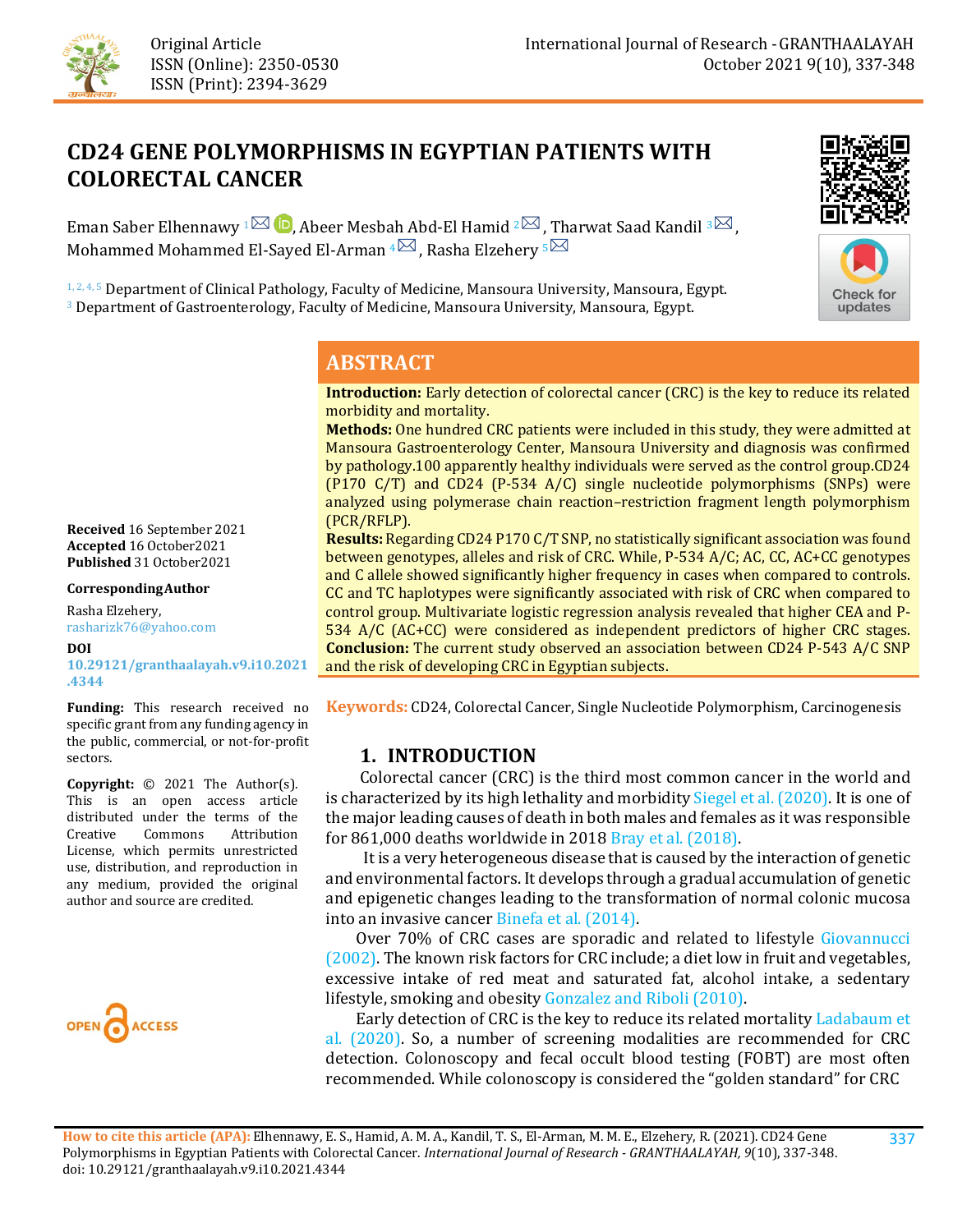screening, it is expensive and invasive and carries a number of risks including bleeding and perforation. FOBT, although noninvasive, is limited by low sensitivity and poor compliance since its annual testing are require[d Kraus et al. \(2015\).](#page-9-1)

CD24 is implicated in the pathogenesis of cancer and inflammatory diseases due to its ability to bind for P-selectin, allowing tumor cell dissemination and lymphocyte recruitment to inflamed tissues [Kristiansen et al. \(2014\).](#page-9-2)

CD24 is associated with tumor growth, invasion, metastasis, recurrence and treatment response in various cancers, including breast, prostate, colorectal, hepatocellular and gastric cancer *Jia et al.* (2016).

Additionally, it is a potential marker of cancer stem cells (CSCs), which have capabilities for tumorigenesis, self-renewal and producing differentiated progeny [Ke et al. \(2012\).](#page-9-4) CD24 expression has been reported to be commonly upregulated in CRC and has been shown to be a marker of poor prognosis suggesting a significant role in the oncogenic pathway involved in CRC carcinogenesis [Yeo et al. \(2016\).](#page-11-0)

Genetic variations, as single-nucleotide polymor¬phisms (SNPs), could affect the transcriptional efficiency of genes, as well as structure (and so, function) of the protein products [Kwon et al. \(2011\).](#page-9-5)

Human CD24 gene is located on chromosome 6q21 [Fang et al. \(2010\).](#page-8-4) Notably, two functional polymorphisms were identified at CD24 gene, P170 C/T and P1527 TG/deletion [Li et al. \(2009\)](#page-9-6) and a new functional CGC haplotype (P-534C/-492G/- 442C) in the promoter region [Wang et al. \(2012\).](#page-11-1)

Polymorphisms of CD24 have been related to prognosis in several cancers. In breast cancer, CD24 expression was associated with adverse prognosi[s Horiguchi et](#page-8-5)  [al. \(2010\)](#page-8-5) and CD24 P170 polymorphism could predict response to chemotherapy [Buck et al. \(2013\).](#page-8-6) In esophageal cancer, P170 of CD24 was involved in regional lymph node metastasis [Sadot et al. \(2014\).](#page-10-1) 

The inconsistent results of these studies make studying the relation between CD24 gene polymorphisms and susceptibility to CRC in Egyptian patients important in this work.

The aim of this present study was to evaluate the association between two CD24 gene polymorphisms (P170 C/T and P-534 A/C) and CRC in Egyptian patients.

#### **2. SUBJECT AND METHOD 2.1. SUBJECTS**

This study was conducted on 100 CRC patients (52 males and 48 females with their ages ranged from 22 to 71 years) admitted at Mansoura Gastroenterology Center, Mansoura University and diagnosis was confirmed by pathology.100 apparently healthy individuals (53 males and 47 females with their agesranged from 28 to 72 years) were served as the control group, they were selected randomly and matched to cases for age and sex.

The local ethics committee gave their prior approval to the study (code number: MD/17.08.32). The work has been carried out in accordance with the Code of Ethics of the World Medical Association (Declaration of Helsinki) for experiments in humans. All patients and healthy controls signed informed consent forms. Detailed history, clinical assessment including complete examination, TNM staging, tumor site, and the results of histopathological examination were done.

AJCC staging 8th edition (2017) was utilized in the staging of CRC patients and classifying them into, early stage (stage I + II) and late stage (stage III + IV) Amin et [al. \(2017\).](#page-8-7) Cases with history of other malignancies or autoimmune diseases were excluded.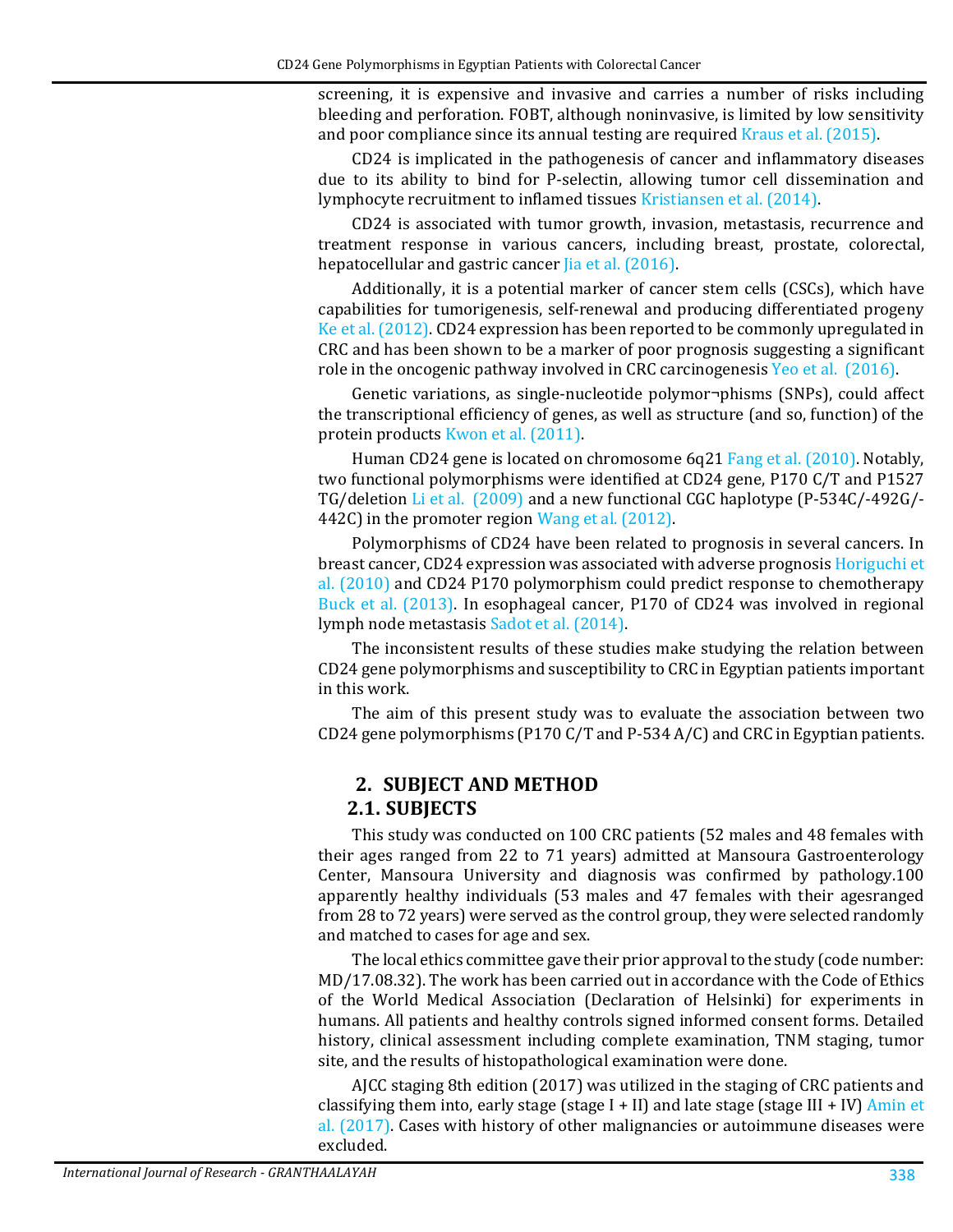#### **2.2. SAMPLING**

A five mL peripheral whole-blood specimen was collected from all cases and controls and divided into; three ml were delivered into a plain sterile vacutainer tube, centrifuged at 3000 rpm and the separated serum was used for assay of routine chemical tests, CEA and CA 19.9. Two ml were delivered into a sterile EDTA vacutainer tube for CBC and CD24 genotyping. EDTA samples were stored at -20°C for DNA extraction.

Routine chemical investigations: including liver function tests, serum creatinine and random blood sugar were done on HITACHI 902 (automatic analyzer, Japan, serial no.1928013). Complete Blood Count (CBC) was done using Sysmex Xp-300.Tumor markers: including serum CEA and CA 19-9 were assayed by automated device ARCHITECT PLUS (Singaphore, serial no. Isr50405).

#### **2.3. GENOTYPING**

Thermo Scientific Gene JET whole Blood Genomic DNA Purification Mini Kit (cat no k0781, Lithuania, USA) was used for the extraction of genomic DNA from peripheral blood leukocytes.

Enzymatic amplification was performed using thermal cycler (T personal thermo cycler, Biometra, analytical Jena Company). A pair of primers (Bio Basic Canada Inc.); forward (F) and reverse (R), for each SNP was used. Lyophilized primers were reconstituted by addition of appropriate volume of nuclease free water. Sequence of primers used for PCR reactions for detection of CD24 SNPs was according to [Kraus et al. \(2015\)](#page-9-1) as regard P170 C/T and [Jia et al. \(2016\)](#page-9-3) as regard P-534 A/C.

**Primers for P170 C/T SNP:** F: 5'-TTGTTGCCACTTGGCATTTTTGAGGC-3 and R: 5'-GGATTGGGTTTAGAAGATGGGGAAA-3

**Primers for P-534 C/A SNP:** F: 5'-AGAGATAACCCTGCCCGAG-3' and R: 5'- CCAAGTTTCCTTTGTTTCCC-3'

For each reaction the following were added to a 0.2 ml eppendorf: 12.5 uLblue PCR master mix, forward primer (0.1 uL), reverse primer (0.1 uL), extractedDNA (2 uL) and water nuclease-free (10.3 uL) forming a total of 25 uL.

**For CD24 P 170 C/T genotyping**, the reaction mixture had initial denaturation at 95 °C for 3 min; followed by 35 cycles of denaturation at 95°C for 30 sec; annealing at 64 °C for 30 sec; extension 30 sec at 72 °C and the final extension at 72 °C for 5 min.

**For CD24 P-534 A/C genotyping**, the reaction mixture had initial denaturation at 95 °C for 3 min; followed by 35 cycles of denaturation at 94°C for 30 sec; annealing at 55 °C for 30 sec; extension 30 sec at 72 °C and the final extension at 72 °C for 5 min.

For CD24 P 170 C/T genotyping, the PCR products were digested with BstXI (New England Biolabs, Inc., cat no R0113S) for about 5 min at 37ºC.The PCR products (454bp) with T allele were divided into two fragments (325bp and 129bp) while the PCR products with C allele remained undigested, so yield one fragment at (454bp), [Figure 1.](#page-3-0)

To detect CD24 P-534 A/C genotypes, BsrFI- v2(New England Biolabs, Inc., cat no R0682S) was used for 1 hour at 37ºC. The PCR products (209bp) with A allele remained undigested, so yield one fragment at (209bp), while the PCR products with C allele were divided into two fragments (126bp and 83bp), [Figure 2](#page-3-1)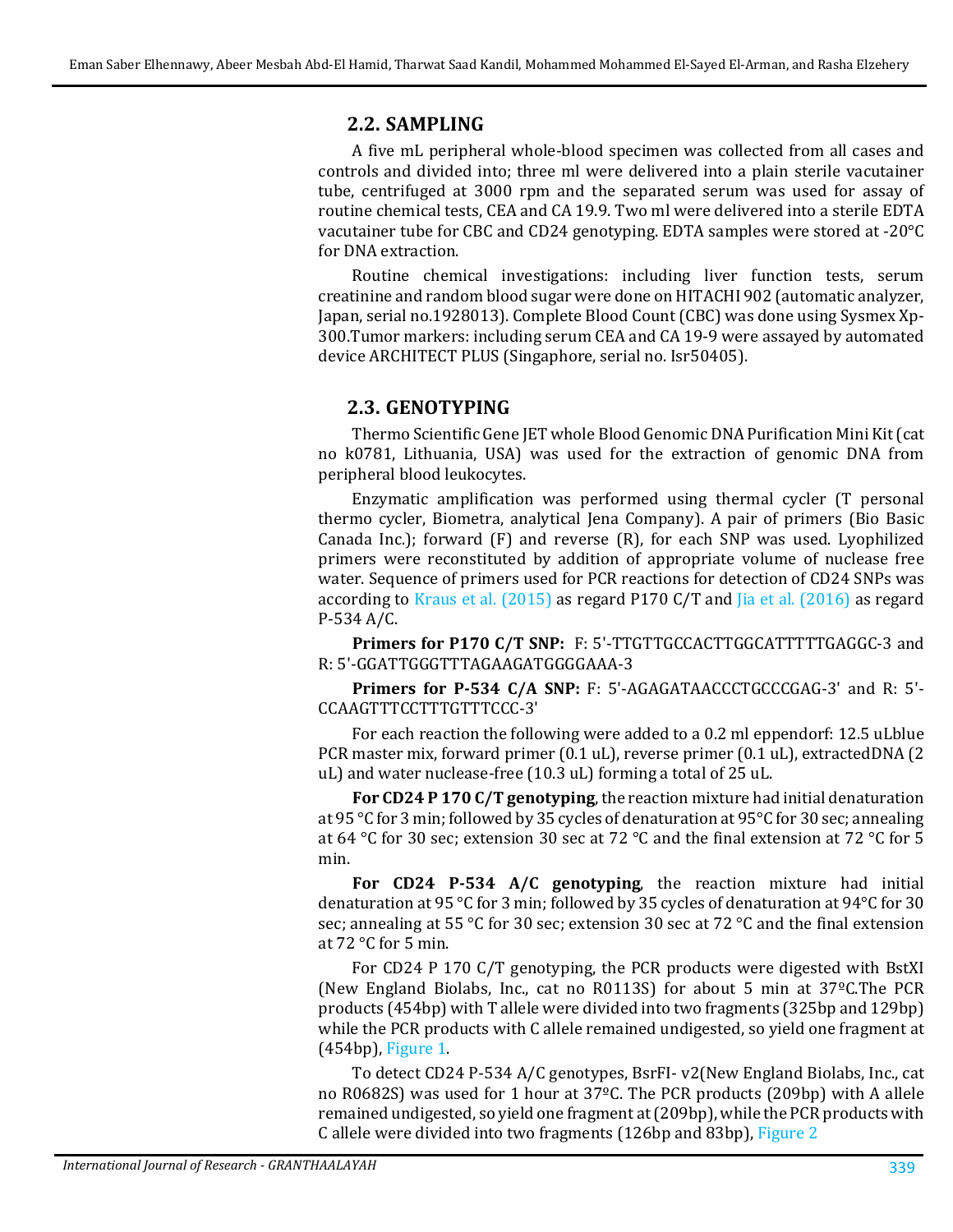

<span id="page-3-0"></span>**Figure 1** Agarose gel electrophoresis of PCR products digested wit BstXI restriction enzyme



**Figure 2** Agarose gel electrophoresis of PCR products digested with BsrFI- v2 restriction enzyme

<span id="page-3-1"></span>AA homozygous wild type was identified as a single band at 209 bp, while two bands at 126 bp and83 bp indicated CC mutant homozygous individuals, and AC heterozygote appeared as three bands at209 bp, 126 bp and 83bp.

The statistical analysis of studied data was done by using IBM SPSS (Statistical package for Social Science) program, Version 20.0.

## **3. RESULTS**

Abdominal pain was the most common presenting symptom in cancer colon patients (72.7%) while bleeding per rectum (53.3%) was the commonest symptom in cancer rectum patients.55% of the tumors resided in the colon, 45% in the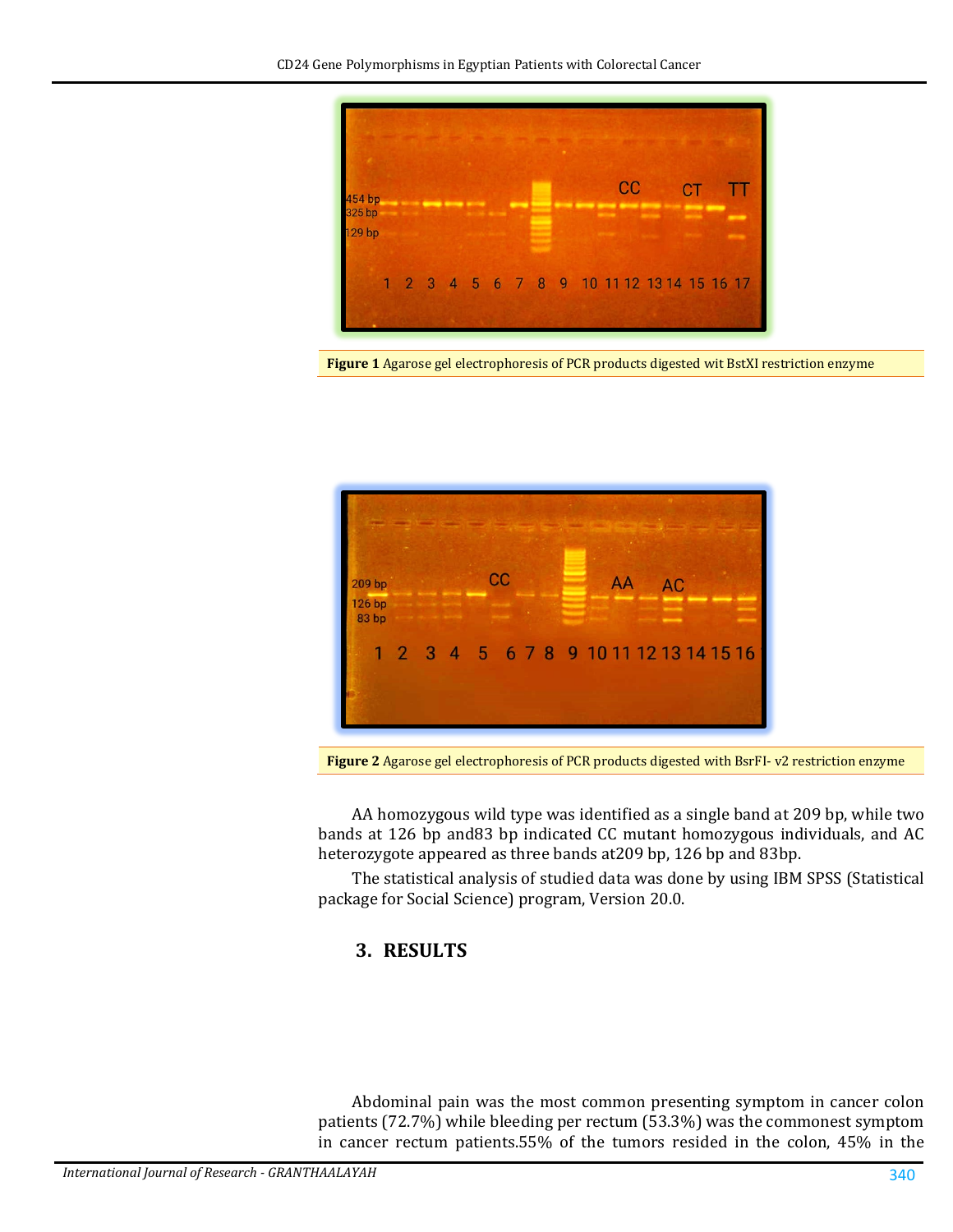rectum, 59% had early, 41% had advanced stages; 31% had mucinous adenocarcinoma and 69% had adenocarcinoma.

CEA and CA19-9 were significantly higher and hemoglobin concentration was significantly lower in cases when compared to control group. Otherwise, no significant differences were found in clinical chemistry data between cases and control group (table 1).

This sample of individuals was selected randomly from population in Dakahleya Governorate in Egypt. Applying Hardy Weinberg equation, revealed that P170 C/T and P-534 A/C genotypes in control as well as in patient groups were in HW equilibrium (p= 0.105, p= 0.502 respectively).

Regarding CD24 P170 C/T SNP, no statistically significant association was found between genotypes, alleles and risk of CRC. Regarding CD24 P-534 A/C SNP; AC, CC, AC+CC genotypes and C allele showed significantly higher frequency in cases when compared to control group (p=0.043, 0.002, 0.007, 0.001 Respectively). AC, CC genotypes, dominant model (AC+CC) and C allele were associated with risk to develop CRC (OR=1.459, 3.319, 1.627, 1.548 respectively) (table2).

CD24P170 C/T - P-534 A/C haplotypes were calculated; CA showed the highest prevalence, while TC showed the lowest prevalence in CRC and control groups.CC and TC haplotypes were significantly associated with risk of developing CRC when compared to control group. No statistically significant differences were found in age, gender, smoking, FH, premalignant lesions and laboratory data between CD24 P170 C/T genotypes in all studied CRC cases (table 3). No significant differences were found in clinical data, pathological data and 2-years OS between CD24 P170 C/T genotypes in all studied CRC cases.

No significant differences were found in demographic data, CRC risk factors and laboratory data between CD24P-534 A/C genotypes in all studied CRC cases (table 3). No significant differences were found in clinical data between CD24 P-534 A/C genotypes in all studied CRC cases.CC and AC genotypes as well as dominant model (AC+CC) were significantly associated with advanced stage, while AC genotype and dominant model (AC+CC) were significantly associated with LN metastasis. Otherwise, no significant differences were found in tumor criteria between CD24 P-534 A/C genotypes in all studied CRC patients. No significant differences were found regarding 2-years OS between P-534 A/C genotypes in all studied CRC cases.

Regression analysis was conducted for prediction of CRC, using age, gender, HGB level, CEA, CA19-9, CD24 genotypes as covariates. Higher CEA, higher CA19-9, P-534 A/C dominant model (AC+CC) and lower HGB levels were significantly associated with risk of developing CRC in univariate analysis. However, taking significant covariates into multivariate analysis revealed that higher CEA and lower HGB levels were significantly associated with risk of CRC occurrence (table 4).

Cox regression analysis was conducted for prediction of OS in CRC cases using age, gender, HGB, CEA, CA19-9, CD24 genotypes as risk factors. None was significantly associated with prediction of shorter OS.

#### **4. DISCUSSION**

CRC is the third most common cancer in the world and it is characterized by its high lethality and morbidit[y Siegel et al. \(2020\).](#page-10-0) Early detection of CRC is the key to reduce its related mortality [Ladabaum et al. \(2020\).](#page-9-0) Colon CSCs (CCSCs) are multipotent neoplastic cells that have the ability to differentiate and initiate the carcinogenesis process [Ribeiro et al. \(2016\).](#page-10-2) Due to increased viability of CCSCs,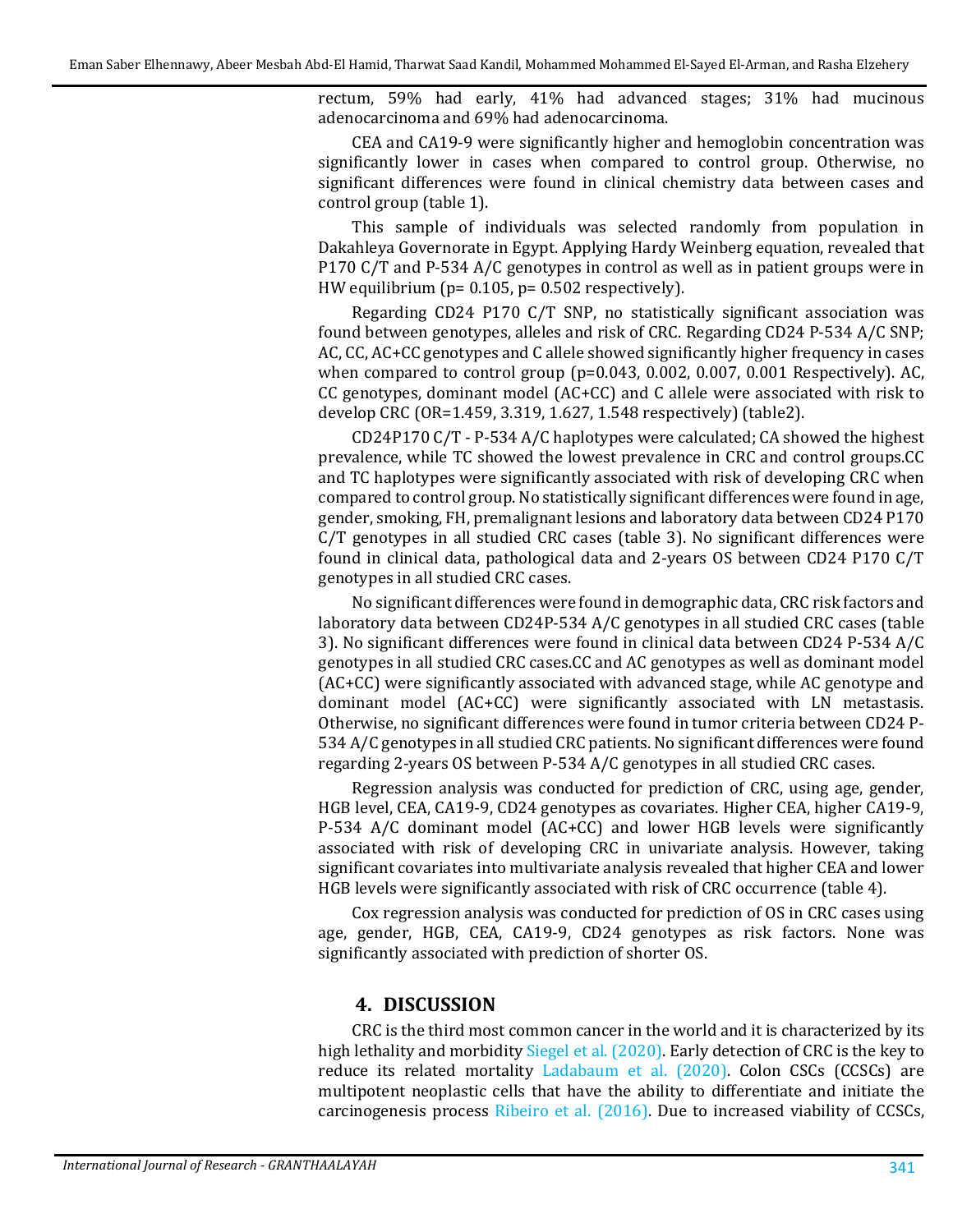they are responsible for both tumor growth and tumor recurrence [Spelt et al.](#page-10-3)  [\(2018\).](#page-10-3)

Given the potentialimportance of CD24 oncogenic function in CRC, this present study was aimed to evaluate the association between two CD24 gene polymorphisms (P170 C/T and P-534 A/C) and CRC in Egyptian patients.

The mean age of CRC patients in this study was 50.8 ±11.2 years. Youssef et al.  $(2017)$  and Gado et al.  $(2014)$  found similar results as they reported that the mean age of CRC Egyptian patients ranged from 50 to 62 years. However, [Parkin et al.](#page-10-4)  [\(2005\)](#page-10-4) found that the average age of CRC occurrence was about 65 years in western populations. In Egypt, [Abou-Zeid et al. \(2002\)](#page-7-0) reported that more than one third of CRC tumors affect young population and [Soliman et al. \(2001\)](#page-10-5) observed that 44% of CRC patients were under the age of 40 years old.

Gender distribution among studied patients showed slightly increased incidence of CRC in males (52%) more than females (48%). This result was coincided with [Jover et al. \(2006\),](#page-9-7) [Aljebreen \(2007\),](#page-8-9) [Youssef et al. \(2013\)](#page-11-3) and [Fan](#page-8-10)  [et al. \(2013\)](#page-8-10) who observed increased the incidence of CRC in males than in females. This could be explained by increased risk factors as smoking and alcohol consumption among males more than females [Song et al. \(2015\).](#page-10-6)

The current study showed that, abdominal pain was the most common presenting symptom of cancer colon patients (72.7%) while bleeding per rectum (53.3%) was the commonest symptom in cancer rectum patients. These findings were in accordance wit[h Corner et al. \(2010\),](#page-8-11) [McFarlane et al. \(2004\)](#page-9-8) an[d Aljebreen](#page-8-9)  [\(2007\)](#page-8-9) who reported similar results.

When univariate analysis was done, higher CA19-9 and CEA levels were associated with risk of advanced CRC stages. However, in multivariate analysis, higher CEA only was considered as independent predictors of higher CRC stages. These findings were consistent with [Nadeem et al. \(2019\),](#page-10-7) [Tomašević et al. \(2016\)](#page-10-8), [Stojkovic Lalosevic et al. \(2017\)](#page-10-9) and [Wang et al. \(2015\)](#page-11-4) studies which showed that CEA levels were significantly elevated in late stages and distant metastases of CRC.

While[, Polat et al. \(2014\)](#page-10-10) reported that serum CA 19-9 level didn't differ by CRC stage, but serum CEA level was significantly elevated in advanced cases, so CEA could be a predictor of advanced stages of CRC. On the other hand[, Kim et al. \(2017\)](#page-9-9) stated that both elevated serum CEA and CA 19-9 levels were associated with the presence of CRC and were correlated with its severity

In this study, CD24P170 C/T and P-534 A/CSNPs were tested for HW equation and it revealed that P170 C/T and P-534 A/C genotypes in controls as well as in cases were in HW equilibrium (P>0.001 for each).

CD24 P170C/T is located in the coding region of exon2 of CD24 gene and its Cto-T transition leads to an alanine to valine substitution at codon 57 near the GPI anchorage site of the mature CD24 protei[n Jia et al. \(2016\).](#page-9-3)

Regarding CD24 P170 C/T, no significant association was found between genotypes or alleles and risk of CRC. These results agreed with those o[f Kraus et al.](#page-9-10)  [\(2010\),](#page-9-10) [Kristiansen et al. \(2014\)](#page-9-2) who found no correlation between CD24 P170 C/T and the prevalence of either adenomas or CRC in comparison with control healthy groups.

However, [Kraus et al. \(2015\)](#page-9-1) found thatCD24 expression in peripheral blood lymphocytes (PBLs) can serve as a potential promising screening tool to select which healthy subjects are at risk of having CR neoplasia and need to undergo screening colonoscopy.

[Kraus et al. \(2010\)](#page-9-10) reported that there were no significant correlations between the expression of CD24 protein and CD24 P170 C/T SNP. However,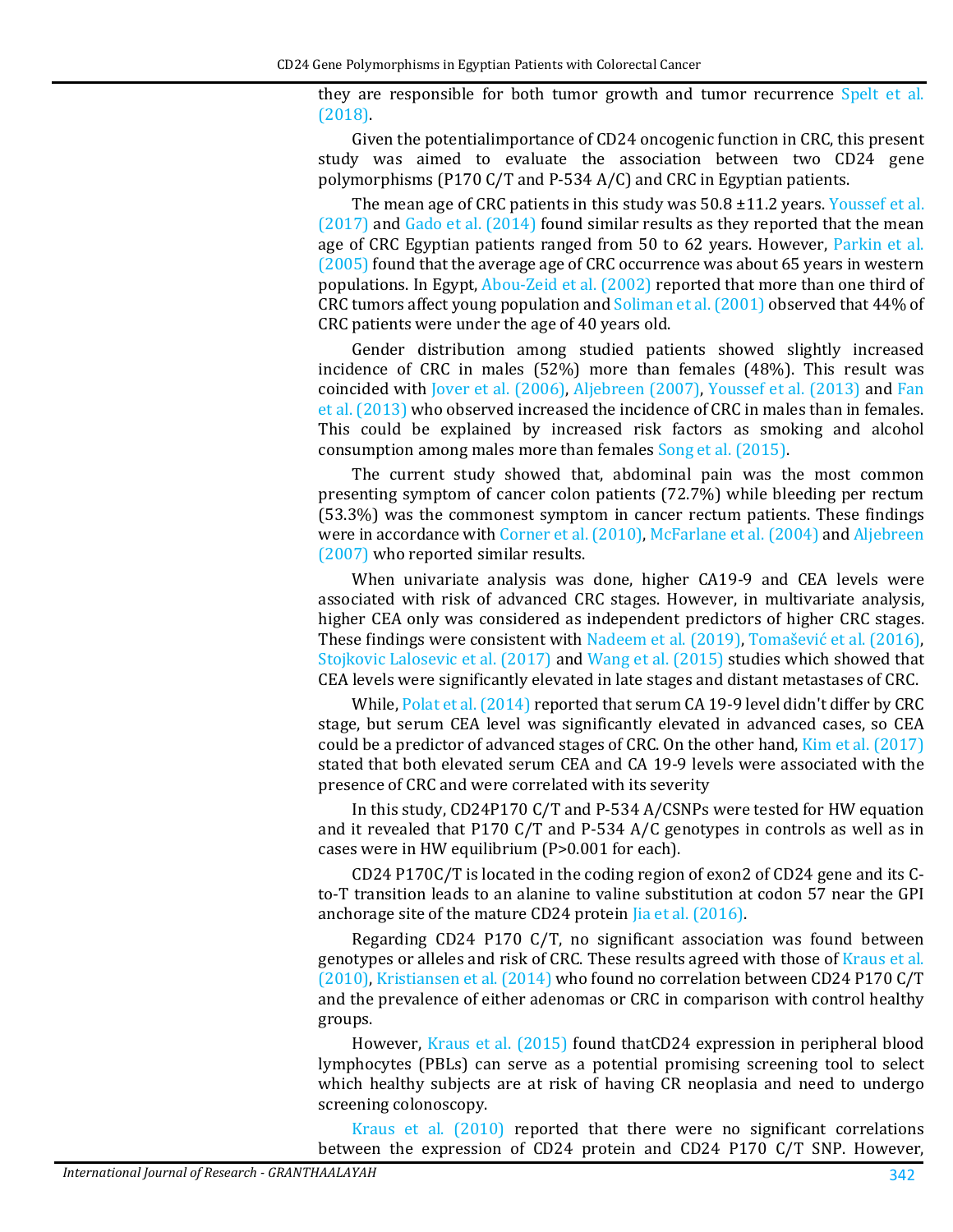preliminary data showed that the P170 C/T variant may increase susceptibility to CR adenomas (p=0.048).

In other GI cancers, [Jia et al. \(2016\)](#page-9-3) did not observe any influence of CD24 P170 C/T on GC occurrence or observe any differences of CD24 expression among P170genotypes. [Sadot et al. \(2014\)](#page-10-1) did not find any significant difference between esophageal cancer patients and controls in CD24 P170 C/T SNP.

On the other hand, many studies have reported that CD24 P170 C/T is correlated with risk of other cancers, as [Sheng and Shui \(2011\)](#page-10-11) showed thatP170T/T genotype correlated with a 2.96-fold increase of HCC. Also, [Zhang et](#page-11-5)  [al. \(2017\)](#page-11-5) suggested that P170T/T genotype is a genetic risk factor for prostate cancer onset.

In a meta-analysis included five individual case–control to investigate the role of CD24 gene polymorphism in human cancers, [Yan et al. \(2014\)](#page-11-6) showed that no significant association was identified between P170 C/T and breast cancer or HCC as regard its alleles and genotypes.

As IBD is an important risk factor for CRC, [Diaz-Gallo et al. \(2011\)](#page-8-12) revealed that there were no statistically significant differences in the allelic frequencies of CD24 P170 C/T SNP between both CD or UC patients and controls. However, Lisiansky et [al. \(2014\)](#page-9-11) found that the P170T allele was associated with increased IBD risk  $(p=0.001)$ , UC ( $p=0.001$ ) and CD ( $p=0.008$ ).

In a meta-analysis, [Huang et al. \(2015\)](#page-9-12) revealed that the CD24 C170T polymorphism was associated with an increased risk of UC ( $P = 0.009$ ), but not CD.

The CD24 P-534 SNP, which is located in the promoter region, may influence transcriptional activity of CD24 gene and thus could affect the level of CD24 protein expression and may be involved in cancer aggressiveness [Wang et al. \(2012\).](#page-11-1) 

In the present study, AC, CC, AC+CC genotypes and C allele of CD24 P-534 A/C SNP showed significantly high risk to develop CRC (p=0.043, 0.002, 0.007, 0.001 respectively).

To our knowledge, the available data about the association between CD24 P-534 A/C SNP and CRC were limited. However, there were few studies that demonstrate the oncogenic role of CD24P-534 A/CSNP in the onset and progression of other human cancers [Jia et al. \(2016\),](#page-9-3) [Zhang et al. \(2017\).](#page-11-5)

[Zhang et al. \(2017\)](#page-11-5) found that patients with CD24 P-534 CC genotype had a 1.47-fold increased risk of prostate cancer compared to those with the P-534 AA genotype, suggesting that the P-534C allele is a genetic risk factor for prostate cancer.

However, [Jia et al. \(2016\)](#page-9-3) found no correlation between P-534 A/C and gastric cancer and also did not observe any association of CD24 expression and P-534 A/C genotypes.

The combination of multiple alleles on one chromosome is defined as a haplotype. The analysis of haplotypes could provide more information than singlelocus analysis. In this study, four possible haplotypes (CA, CC, TA and TC) were detected. But only CC and TC haplotypes were significantly associated with risk of CRC when compared to control group.

[Wang et al. \(2012\)](#page-11-1) showed that a haplotype that contained the C allele of CD24 P-534 SNP was involved in a higher transcriptional activity and increased expression of CD24 in peripheral blood lymphocytes of multiple sclerosis patients. [Zhang et al. \(2017\)](#page-11-5) reported that tumors with a combination of P170T/T and P-534C/C genotypes were associated with a high mRNA level of CD24 in prostate cancer patients.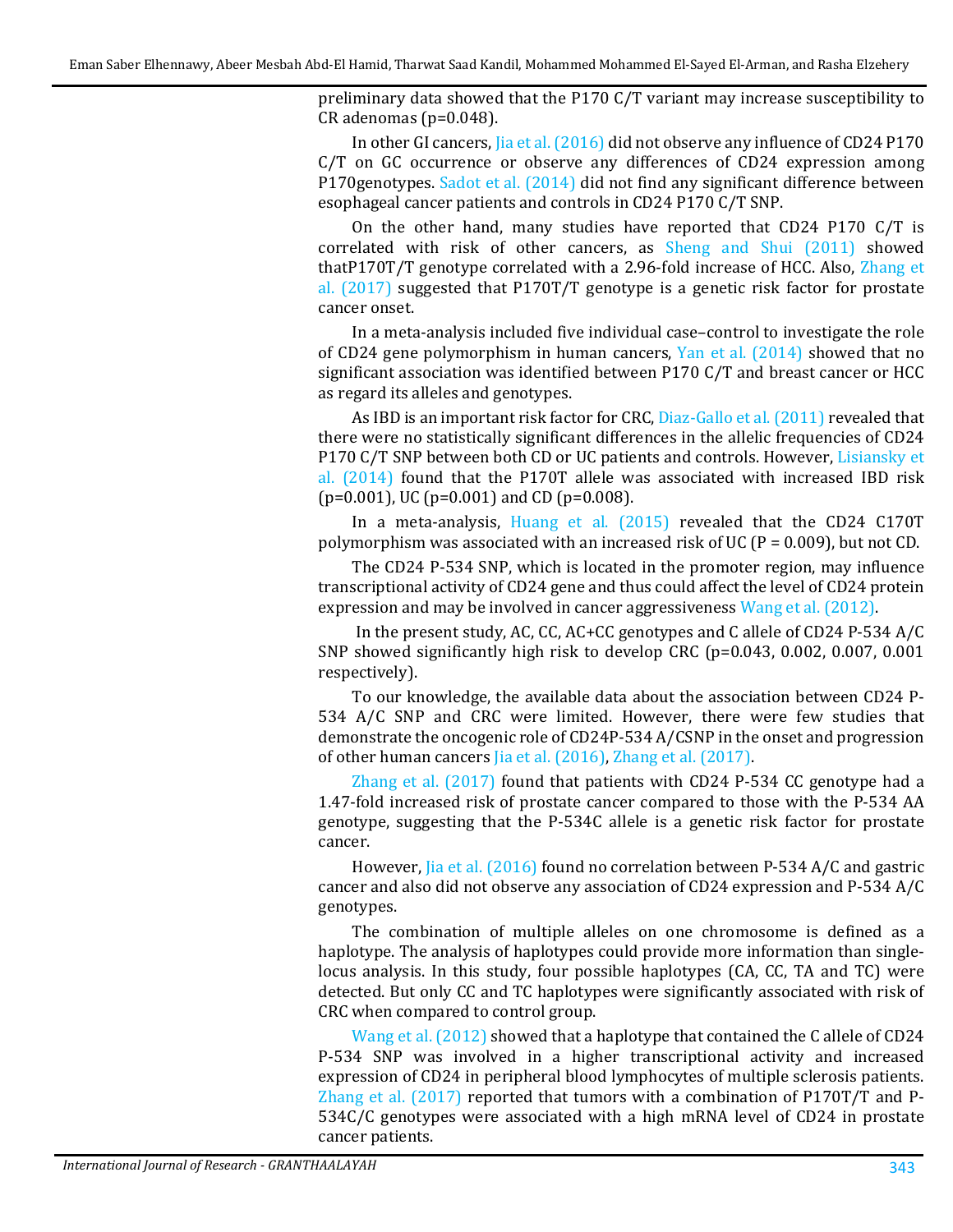In contrary to these results,  $[ia]$  et al.  $(2016)$  failed to find any association between haplotypes containing P170 C/T or P-534 C/A alleles and gastric cancer.

As regard the pathological data, CD24 P170 C/T SNP showed no statistical significant difference in CRC patients, but CC genotype of CD24 P-534 A/C SNP as well as dominant model (AC+CC) were significantly associated with advanced stage, and LN metastasis in CRC studied cases.

In accordance with our results, [Gerger et al. \(2011\)](#page-8-13) found no significant association between CD24 P170 C/T SNP and tumor recurrence suggesting no role of CD24 P170 C/T SNP in CRC prognosis.

However, [Sadot et al. \(2014\)](#page-10-1) reported that P170 TT genotype was involved in regional lymph node metastasis in esophageal cancer patients and [Zhang et al.](#page-11-5)  [\(2017\)](#page-11-5) found that P170 TT genotype was associated with advanced prostate cancer stages, but they failed to find any association between P-534 A/C and late stages.

In this study, Cox regression analysis was conducted for prediction of overall survival (OS) in CRC cases using age, gender, HGB, CEA, CA19-9, CD24 genotypes as risk factors. None was associated with prediction of shorter OS. Controversy to this finding, [Jia et al. \(2016\)](#page-9-3) demonstrated that P-534 A/A and P170 T/T genotypes carriers tended to have shorter survival than non-carriers in gastric cancer patients.

### **5. CONCLUSION**

The current study did not observe any differencesbetweenCD24 P170 C/T SNP and CRC risk, while CD24 P-543 C allele was associated with CRC as regard onset and progression. This disparity in results may be due to difference in ethnic groups, sample size or different environmental factors. Therefore, further related studies of a larger sample size and associated estimation of CD24 protein expression should be carried out to verify this association.

#### **6. ETHICAL APPROVAL**

This study was ethically approved by Mansoura University Ethics Committee at the faculty of Medicine (code number: MD/17.08.32).

#### **7. INFORMED CONSENT**

An informed consent was obtained from each participant.

## **8. DECLARATION OF COMPETING INTEREST**

No potential conflict of interest was reported by the authors.

#### **9. ACKNOWLEDGMENTS**

This work was granted by the authors themselves. This research received no specific grant from any funding agency in the public, commercial or not-for-profit sectors.

#### **REFERENCES**

<span id="page-7-0"></span>Abou-Zeid A A, Khafagy W, Marzouk D M, et al. (2002) Colorectal cancer in Egypt. Diseases of the colon and rectum. 45: 1255-1260. Retrieved from <https://doi.org/10.1007/s10350-004-6401-z>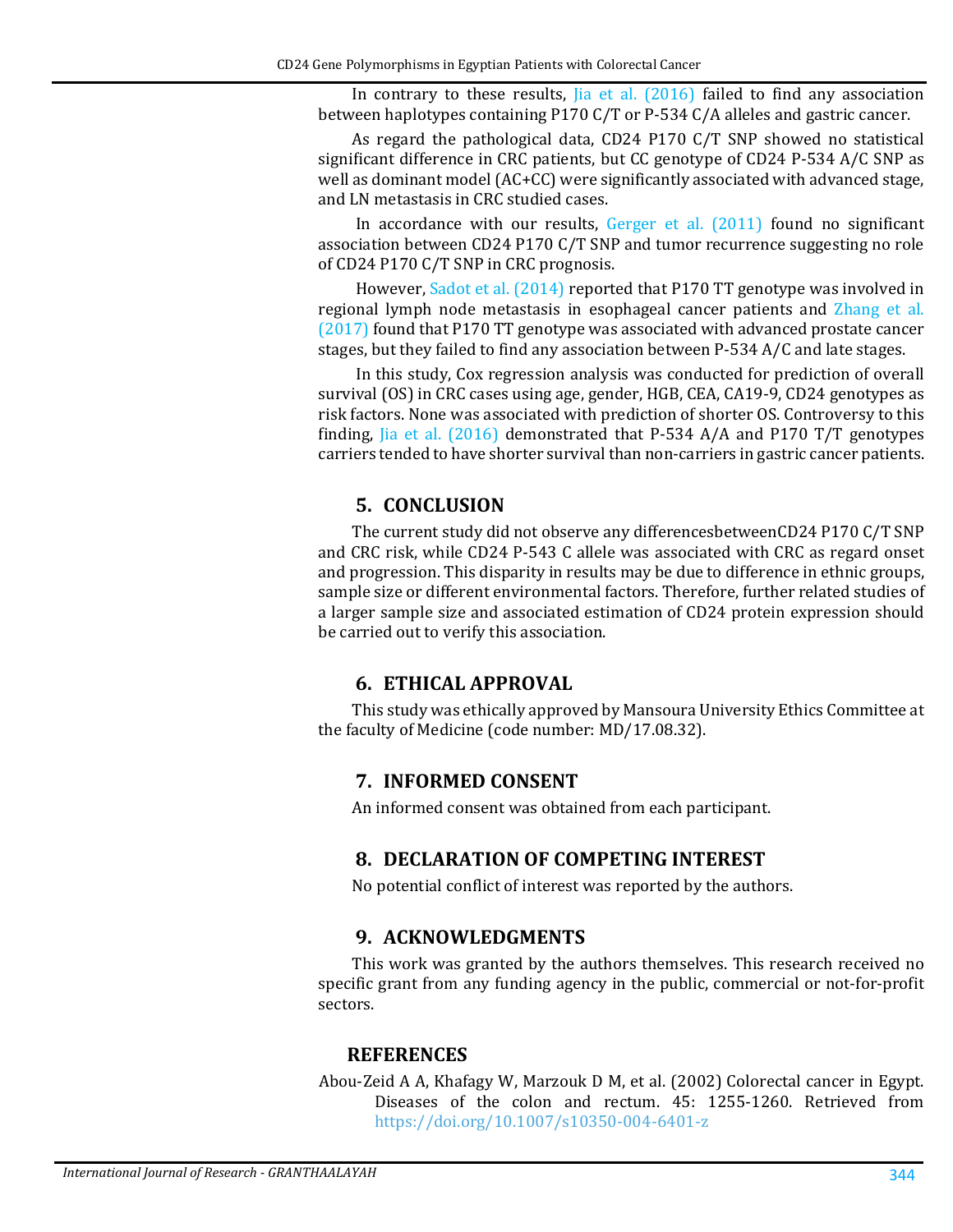- <span id="page-8-9"></span>Aljebreen A M. (2007) Clinico-pathological patterns of colorectal cancer in Saudi Arabia: younger with an advanced stage presentation. Saudi journal of gastroenterology: official journal of the Saudi Gastroenterology Association; 13: 84-87. Retrieved from <https://doi.org/10.4103/1319-3767.32183>
- <span id="page-8-7"></span>Amin M B, Greene F L, Edge S B, et al. (2017) The Eighth Edition AJCC Cancer Staging Manual: Continuing to build a bridge from a population-based to a more "personalized" approach to cancer staging. CA Cancer J Clin. 67: 93-99. Retrieved from <https://doi.org/10.3322/caac.21388>
- <span id="page-8-1"></span>Binefa G, Rodríguez-Moranta F, Teule A et al. (2014) Colorectal cancer: from prevention to personalized medicine. World journal of gastroenterology. 20: 6786-6808. Retrieved from <https://doi.org/10.3748/wjg.v20.i22.6786>
- <span id="page-8-0"></span>Bray F, Ferlay J, Soerjomataram I, et al. (2018) Global cancer statistics: GLOBOCAN estimates of incidence and mortality worldwide for 36 cancers in 185 countries. CA Cancer J Clin. 2018; 68: 394-424. Retrieved from <https://doi.org/10.3322/caac.21492>
- <span id="page-8-6"></span>Buck K, Hug S, Seibold P, et al.(2013) CD24 polymorphisms in breast cancer: impact on prognosis and risk. Breast cancer research and treatment. 137: 927-937. Retrieved from <https://doi.org/10.1007/s10549-012-2325-9>
- <span id="page-8-11"></span>Corner C, Bryant L, Chapman C, et al. (2010) High-dose-rate afterloading intraluminal brachytherapy for advanced inoperable rectal carcinoma.<br>Brachytherapy; 9: 66-70. Retrieved from Brachytherapy; <https://doi.org/10.1016/j.brachy.2009.07.004>
- <span id="page-8-12"></span>Diaz-Gallo L M, Medrano L M, Gómez-García M, et al.(2011) Analysis of the influence of two CD24 genetic variants in Crohn's disease and ulcerative colitis. Hum<br>Immunol. 72: 969-972. Retrieved from Immunol. 72: 969-972. Retrieved from <https://doi.org/10.1016/j.humimm.2011.05.028>
- <span id="page-8-10"></span>Fan Y, Zhang X, Yang Z-H, et al. (2013) The polymorphisms of osteopontin gene and plasma osteopontin protein levels with susceptibility to colorectal carcinoma. DNA and cell biology; 32: 594-600. Retrieved from <https://doi.org/10.1089/dna.2013.2090>
- <span id="page-8-4"></span>Fang X, Zheng P, Tang J et al. (2010) CD24: from A to Z. Cellular & Molecular<br>Immunology: 7: 100-103. Retrieved from Immunology; <https://doi.org/10.1038/cmi.2009.119>
- <span id="page-8-8"></span>Gado A, Ebeid B, Abdelmohsen A et al. (2014) Colorectal cancer in Egypt is commoner in young people: Is this cause for alarm? Alexandria Journal of Medicine: 50: 197-201. Retrieved from Medicine; 50: 50: 197-201. Retrieved from <https://doi.org/10.1016/j.ajme.2013.03.003>
- <span id="page-8-13"></span>Gerger A, Zhang W, Yang D, et al. (2011) Common Cancer Stem Cell Gene Variants Predict Colon Cancer Recurrence. Clinical cancer research : an official journal of the American Association for Cancer Research; 17: 6934-6943. Retrieved from <https://doi.org/10.1158/1078-0432.CCR-11-1180>
- <span id="page-8-2"></span>Giovannucci E. (2002) Modifiable risk factors for colon cancer. Gastroenterology<br>clinics of North America; 31: 925-943. Retrieved from clinics of North America; 31: 925-943. Retrieved from [https://doi.org/10.1016/S0889-8553\(02\)00057-2](https://doi.org/10.1016/S0889-8553(02)00057-2)
- <span id="page-8-3"></span>Gonzalez C A and Riboli E. (2010) Diet and cancer prevention: Contributions from the European Prospective Investigation into Cancer and Nutrition (EPIC) study. European journal of cancer; 46: 2555-2562. Retrieved from <https://doi.org/10.1016/j.ejca.2010.07.025>

<span id="page-8-5"></span>Horiguchi K, Toi M, Horiguchi S-I, et al. (2010) Predictive value of CD24 and CD44 for neoadjuvant chemotherapy response and prognosis in primary breast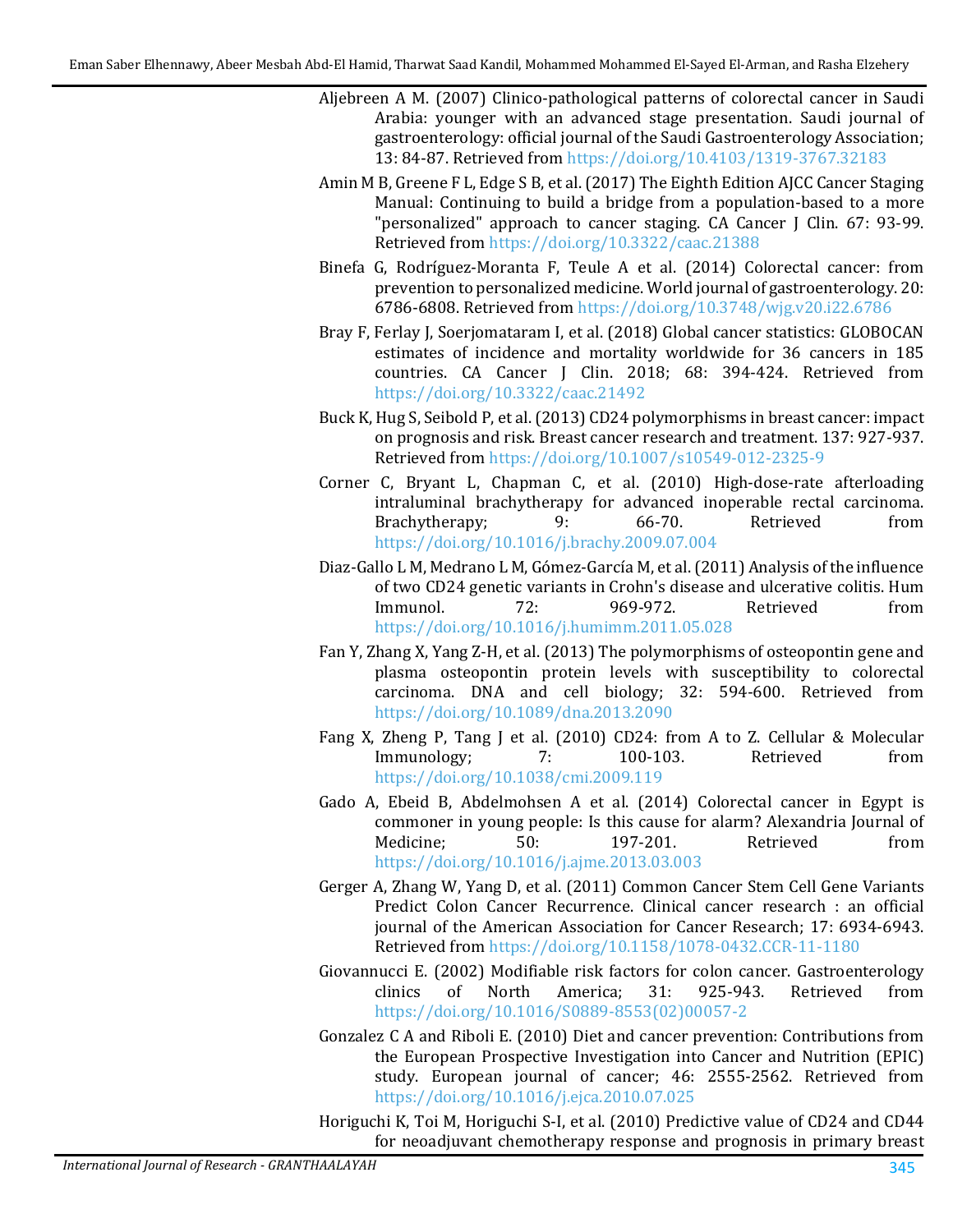cancer patients. Journal of medical and dental sciences; 57: 165-175. Retrieved from <https://doi.org/10.1016/j.ejcsup.2011.02.010>

- <span id="page-9-12"></span>Huang X L, Xu D H, Wang G P, et al. (2015) Associations between CD24 gene polymorphisms and inflammatory bowel disease: A meta-analysis. World J<br>Gastroenterol; 21: 6052-6059. Retrieved from Gastroenterol; <https://doi.org/10.3748/wjg.v21.i19.6052>
- <span id="page-9-3"></span>Jia Z F, Wang L Z, Cao X Y, et al. (2016) CD24 genetic variants contribute to overall survival in patients with gastric cancer. World J Gastroenterol. 22: 2373-2382. Retrieved from <https://doi.org/10.3748/wjg.v22.i7.2373>
- <span id="page-9-7"></span>Jover R, Zapater P, Castells A, et al. (2006) Mismatch repair status in the prediction of benefit from adjuvant fluorouracil chemotherapy in colorectal cancer.<br>
Gut: 55: 848-855. Retrieved from Gut; 55: 848-855. Retrieved from <https://doi.org/10.1136/gut.2005.073015>
- <span id="page-9-4"></span>Ke J, Wu X, Wu X, et al. (2012) Subpopulations of  $CD24<sup>+</sup>$  cells in colon cancer cell lines possess stem cell characteristics. Neoplasma; 59: 282-288. Retrieved from [https://doi.org/10.4149/neo\\_2012\\_036](https://doi.org/10.4149/neo_2012_036)
- <span id="page-9-9"></span>Kim N H, Lee M Y, Park J H, et al. (2017) Serum CEA and CA 19-9 Levels are Associated with the Presence and Severity of Colorectal Neoplasia. Yonsei<br>Med 1: 58: 918-924. Retrieved from Med J; 58: 918-924. Retrieved from <https://doi.org/10.3349/ymj.2017.58.5.918>
- <span id="page-9-10"></span>Kraus S R, Naumov I, Kazanov D, et al. (2010) Abstract 2902: A simple blood test, evaluating the level of CD24 protein, can detect subjects with colorectal adenomas and adenocarcinomas. Cancer Research; 70: Retrieved from <https://doi.org/10.1158/1538-7445.AM10-2902>
- <span id="page-9-1"></span>Kraus S, Shapira S, Kazanov D, et al. (2015) Predictive Levels of CD24 in Peripheral Blood Leukocytes for the Early Detection of Colorectal Adenomas and<br>Adenocarcinomas. Dis Markers; 916098. Retrieved from Adenocarcinomas. <https://doi.org/10.1155/2015/916098>
- <span id="page-9-2"></span>Kristiansen G, Sammar M and Altevogt P.(2014) Tumour biological aspects of CD24, a mucin-like adhesion molecule. J Mol Histol; 35: 255-262. Retrieved from <https://doi.org/10.1023/B:HIJO.0000032357.16261.c5>
- <span id="page-9-5"></span>Kwon E M, Salinas C A, Kolb S, et al. (2011) Genetic polymorphisms in inflammation pathway genes and prostate cancer risk. Cancer epidemiology, biomarkers & prevention: a publication of the American Association for Cancer Research, cosponsored by the American Society of Preventive Oncology; 20: 923-933. Retrieved from <https://doi.org/10.1158/1055-9965.EPI-10-0994>
- <span id="page-9-0"></span>Ladabaum U, Dominitz J A, Kahi C et al. (2020) Strategies for Colorectal Cancer<br>Screening. Gastroenterology: 158: 418-432. Retrieved from Gastroenterology; <https://doi.org/10.1053/j.gastro.2019.06.043>
- <span id="page-9-6"></span>Li D, Zheng L, Jin L, et al. (2009) CD24 polymorphisms affect risk and progression of chronic hepatitis B virus infection. Hepatology; 50: 735-742. Retrieved from <https://doi.org/10.1002/hep.23047>
- <span id="page-9-11"></span>Lisiansky V, Kraus S, Naumov I, et al. (2014) Role of CD24 polymorphisms in the susceptibility to inflammatory bowel disease. The International journal of biological markers; 29: e62-e68. Retrieved from biological markers; 29: e62-e68. Retrieved from <https://doi.org/10.5301/jbm.5000072>
- <span id="page-9-8"></span>McFarlane M E C, Rhoden A, Fletcher P R et al.(2004) Cancer of the colon and rectum in a Jamaican population: diagnostic implications of the changing frequency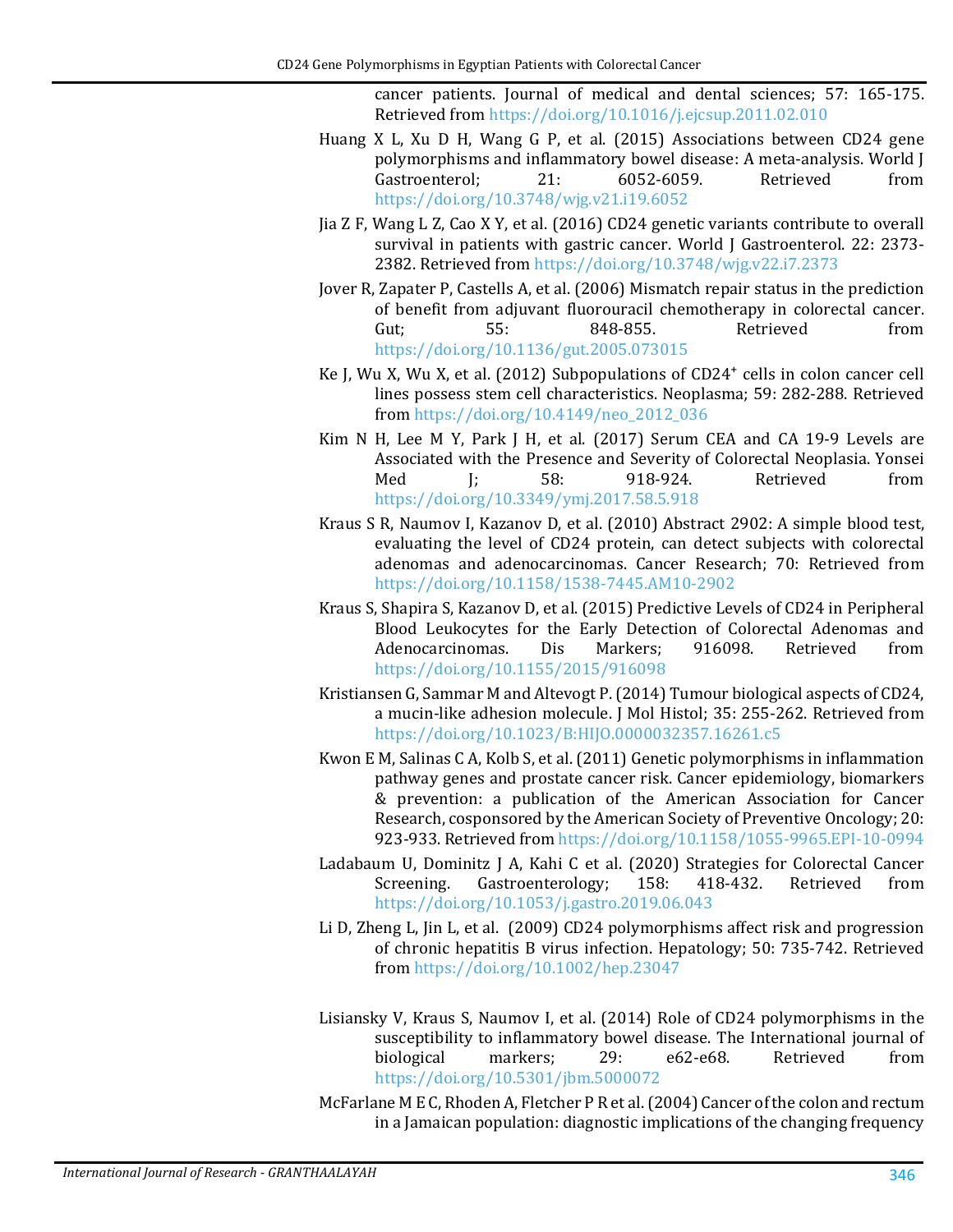and subsite distribution. The West Indian medical journal; 53: 170-173. Retrieved from <https://europepmc.org/article/med/15352746>

- <span id="page-10-7"></span>Nadeem M, Karunanand B, Bhat S et al. (2019) CEA levels in colorectal carcinoma, correlation with the tumor staging, and CEA as independent predictor of prognosis of colorectal cancers; 3: 210-213.
- <span id="page-10-4"></span>Parkin D M, Bray F, Ferlay J et al. (2005) Global cancer statistics, 2002. CA: a cancer<br>journal for clinicians; 55: 74-108. Retrieved from journal for clinicians; 55: 74-108. Retrieved from <https://doi.org/10.3322/canjclin.55.2.74>
- <span id="page-10-10"></span>Polat E, Duman U, Duman M, et al. (2014) Diagnostic value of preoperative serum carcinoembryonic antigen and carbohydrate antigen 19-9 in colorectal cancer. Current oncology; 21: e1-e7. Retrieved from cancer. Current oncology; 21: e1-e7. Retrieved from <https://doi.org/10.3747/co.21.1711>
- <span id="page-10-2"></span>Ribeiro K B, da Silva Zanetti J, Ribeiro-Silva A, et al. (2016) KRAS mutation associated with CD44/CD166 immunoexpression as predictors of worse outcome in metastatic colon cancer. Cancer Biomark; 16: 513-521. Retrieved from <https://doi.org/10.3233/CBM-160592>
- <span id="page-10-1"></span>Sadot E, Kraus S, Stein M, et al.(2014) CD24 gene polymorphism--a novel prognostic factor in esophageal cancer. The International journal of biological markers; 29: e49-e54. Retrieved from <https://doi.org/10.5301/jbm.5000071>
- <span id="page-10-11"></span>Sheng L and Shui Y. (2011) Clusters of differentiation 24 polymorphism and hepatocellular carcinoma. Hepatology; 54: 2273; author reply 2273-2274. Retrieved from <https://doi.org/10.1002/hep.24676>
- <span id="page-10-0"></span>Siegel R L, Miller K D, Goding Sauer A, et al. (2020) Colorectal cancer statistics, 2020.<br>CA Cancer J Clin; 70: 145-164. Retrieved from CA Cancer J Clin; 70: 145-164. Retrieved from <https://doi.org/10.3322/caac.21601>
- <span id="page-10-5"></span>Soliman A S, Bondy M L, El-Badawy S A, et al. (2001) Contrasting molecular pathology of colorectal carcinoma in Egyptian and Western patients. British<br>
journal of cancer; 85: 1037-1046. Retrieved from 1037-1046. <https://doi.org/10.1054/bjoc.2001.1838>
- <span id="page-10-6"></span>Song M, Hu F B, Spiegelman D, et al. (2015) Adulthood Weight Change and Risk of Colorectal Cancer in the Nurses' Health Study and Health Professionals Follow-up Study. Cancer prevention research; 8: 620-627. Retrieved from <https://doi.org/10.1158/1940-6207.CAPR-15-0061>
- <span id="page-10-3"></span>Spelt L, Sasor A, Ansari D, et al. (2018) The Prognostic Role of Cancer Stem Cell Markers for Long-term Outcome After Resection of Colonic Liver<br>Metastases. Anticancer Res; 38: 313-320. Retrieved from Metastases. Anticancer Res; 38: 313-320. Retrieved from <https://doi.org/10.21873/anticanres.12224>
- <span id="page-10-9"></span>Stojkovic Lalosevic M, Stankovic S, Stojkovic M, et al. (2017) Can preoperative CEA and CA19-9 serum concentrations suggest metastatic disease in colorectal cancer patients? Hellenic journal of nuclear medicine; 20: 41-45. Retrieved<br>from https://www.researchgate.net/profile/Milica-Stojkovic[https://www.researchgate.net/profile/Milica-Stojkovic-](https://www.researchgate.net/profile/Milica-Stojkovic-Lalosevic/publication/315476362_Can_preoperative_CEA_and_CA19-9_serum_concentrations_suggest_metastatic_disease_in_colorectal_cancer_patients/links/5b30bea60f7e9b0df5c742f3/Can-preoperative-CEA-and-CA19-9-serum-concentrations-suggest-metastatic-disease-in-colorectal-cancer-patients.pdf)[Lalosevic/publication/315476362\\_Can\\_preoperative\\_CEA\\_and\\_CA19-](https://www.researchgate.net/profile/Milica-Stojkovic-Lalosevic/publication/315476362_Can_preoperative_CEA_and_CA19-9_serum_concentrations_suggest_metastatic_disease_in_colorectal_cancer_patients/links/5b30bea60f7e9b0df5c742f3/Can-preoperative-CEA-and-CA19-9-serum-concentrations-suggest-metastatic-disease-in-colorectal-cancer-patients.pdf) [9\\_serum\\_concentrations\\_suggest\\_metastatic\\_disease\\_in\\_colorectal\\_cancer\\_](https://www.researchgate.net/profile/Milica-Stojkovic-Lalosevic/publication/315476362_Can_preoperative_CEA_and_CA19-9_serum_concentrations_suggest_metastatic_disease_in_colorectal_cancer_patients/links/5b30bea60f7e9b0df5c742f3/Can-preoperative-CEA-and-CA19-9-serum-concentrations-suggest-metastatic-disease-in-colorectal-cancer-patients.pdf) [patients/links/5b30bea60f7e9b0df5c742f3/Can-preoperative-CEA-and-](https://www.researchgate.net/profile/Milica-Stojkovic-Lalosevic/publication/315476362_Can_preoperative_CEA_and_CA19-9_serum_concentrations_suggest_metastatic_disease_in_colorectal_cancer_patients/links/5b30bea60f7e9b0df5c742f3/Can-preoperative-CEA-and-CA19-9-serum-concentrations-suggest-metastatic-disease-in-colorectal-cancer-patients.pdf)[CA19-9-serum-concentrations-suggest-metastatic-disease-in-colorectal](https://www.researchgate.net/profile/Milica-Stojkovic-Lalosevic/publication/315476362_Can_preoperative_CEA_and_CA19-9_serum_concentrations_suggest_metastatic_disease_in_colorectal_cancer_patients/links/5b30bea60f7e9b0df5c742f3/Can-preoperative-CEA-and-CA19-9-serum-concentrations-suggest-metastatic-disease-in-colorectal-cancer-patients.pdf)[cancer-patients.pdf](https://www.researchgate.net/profile/Milica-Stojkovic-Lalosevic/publication/315476362_Can_preoperative_CEA_and_CA19-9_serum_concentrations_suggest_metastatic_disease_in_colorectal_cancer_patients/links/5b30bea60f7e9b0df5c742f3/Can-preoperative-CEA-and-CA19-9-serum-concentrations-suggest-metastatic-disease-in-colorectal-cancer-patients.pdf)
- <span id="page-10-8"></span>Tomašević R, Milosavljević T, Stojanović D, et al. (2016) Predictive Value of Carcinoembryonic and Carbohydrate Antigen 19-9 Related to Some Clinical, Endoscopic and Histological Colorectal Cancer Characteristics. Journal of